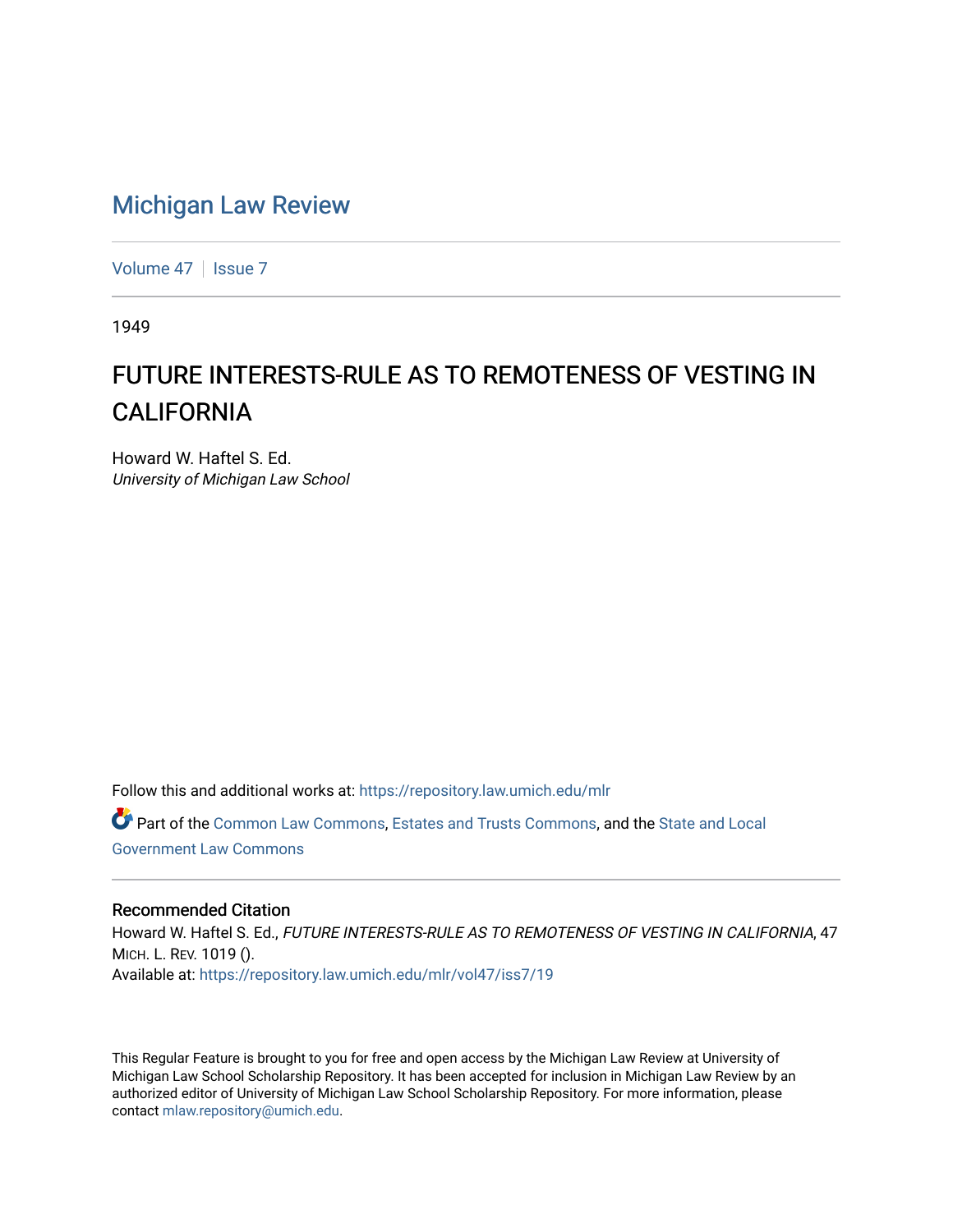FUTURE INTERESTS-RULE AS TO REMOTENESS OF VESTING IN CALIFORNIA-*T* devised the income of a trust to his unmarried daughter for life. If at her death there were living issue of the daughter, the income was to be distributed to such issue until 24 years after T's death. The trust was then to terminate, unless issue, who had been living at T's death, should survive the 24-year period, in which event the income was to continue to be distributed until the death of such issue. It was further provided, *"if* my *said daughter survives me, but at the time of her*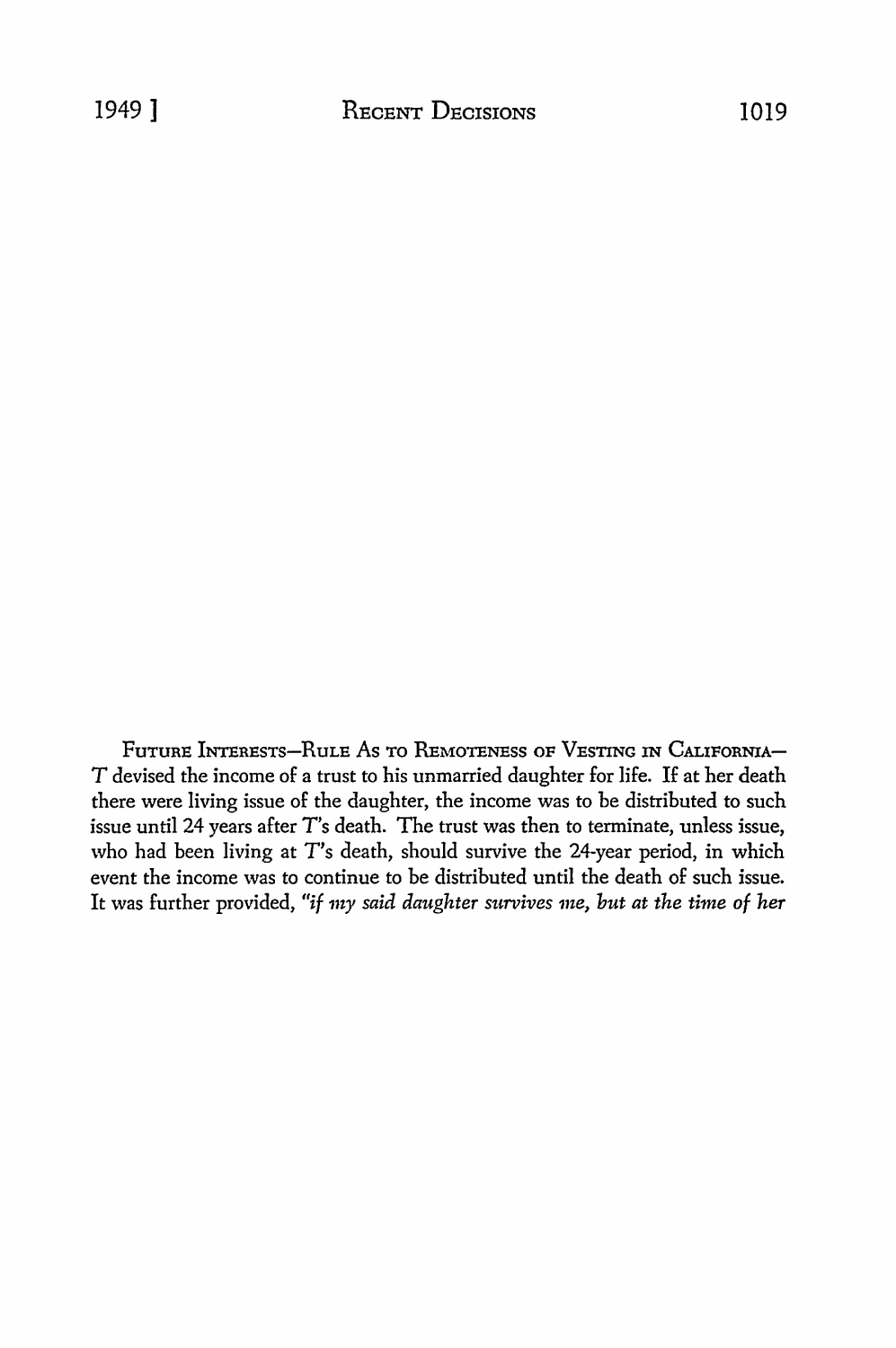*death leaves no issue of hers then living, the trust shall at the time of her death terminate .* ... "1 On termination of the trust, gifts in remainder were limited to surviving children of the life tenant, to surviving issue of deceased children, to surviving named relatives and friends, and to surviving issue of those deceased. If none of these distributees or their children were living at the time of distribution, T's heirs were to take the co'rpus. The probate court found the entire trust invalid because non-separable gifts in remainder violated both the common law rule against perpetuities and the statutory rules prohibiting restraints on alienation. On appeal, *held,* reversed. Although the contingent remainders did not violate the statutory rule against restraints on alienation,<sup>2</sup> all contingent remainders except those to named relatives and friends were void under the common law rule against perpetuities, which is in force in California.3 However, the valid portions of the trust are separable from the void ones. *In re Sahlender's Estate,* (Cal. App. 1948), \_ 201 P. (2d) 69. .

Because of the uncertain meaning of the word \_"perpetuity" when the California constitutional prohibition of perpetuities was adopted in 1849, it seems clear that this provision was not intended to embody the common law rule against perpetuities. Probably it was just a general statement of policy against tying up estates for long periods.<sup>4</sup> The common law rule against perpetuities became a part of the law of California in 1850, when the state formally adopted the English common law.<sup>5</sup> Most authorities agree that the statutory rules enacted in 1872 were intended to supplant the common law rule against perpetuities, and not, as the principal case holds. to codify a rule against restraints on alienation, leaving the common law intact.6 The current status of California law as to the existence of any general rule against remoteness of vesting remains uncertain, in spite of the holding in the principal case. Much early dicta supports the view that the statutes have displaced the common law rule against perpetuities.<sup>7</sup> There is no judicial support, however, for the view that these statutes enact a broad rule against remoteness of vesting.<sup>8</sup> There are now two decisions at the intermediate appellate

1 Principal case at 72 (italics added).

2Cal. Civil Code (Deering, 1941) §§715, 716.

<sup>3</sup> The court stated that the common law rule was in force by reason of either Cal. Const. (1849), art. XI, §16; Cal. Const. (1879), art. XX, §9, which prohibits "perpetuities"; or Cal. Political Code (Deering 1944) §4468, which makes the common law of England the rule of decision in California.

\_4 See 2 SIMES, FuTURE INTERESTS, §§479, 572 (1936); 4 PROPERTY RESTATEMENT, appendix, c. B, 30 (1944); Burby, "The Meaning of the California Constitutional Provision Prohibiting Perpetuities," 1 S. CAL. L. REv. 107 (1928).

<sup>5</sup>2 SIMES, FUTURE INTERESTS, §572 (1936).

6 4 PROPERTY RESTATEMENT, appendix, c. B, §§3, 4 (1944); GRAY, THE RuLE AGAINST PERPETUITIES, §§747, 752 (1942); 2 SIMES, FUTURE INTERESTS, §565 (1936). See also Rodev v. Stotz, 280 Mich. 90, 273 N.W. 404 (1937).

7 Blakeman v. Miller, 136 Cal. 138, 68 P. 587 (1902).

8 California has substantially the same statutory provisions as those used by New York and Oklahoma as the basis for a broad rule against remoteness of vesting. See 4 PROPERTY RESTATEMENT, appendix, c. A, §§11, 12; appendix, c. B, §11 (1944); Cal. Civil Code (Deering, 1941) §§770, 773, 776. Sec. 776 states, "A contingent remainder cannot be created on a term of years, unless the nature 'of the contingency on which it is limited is such that the remainder must vest in interest during the continuance or at the termination of lives in being